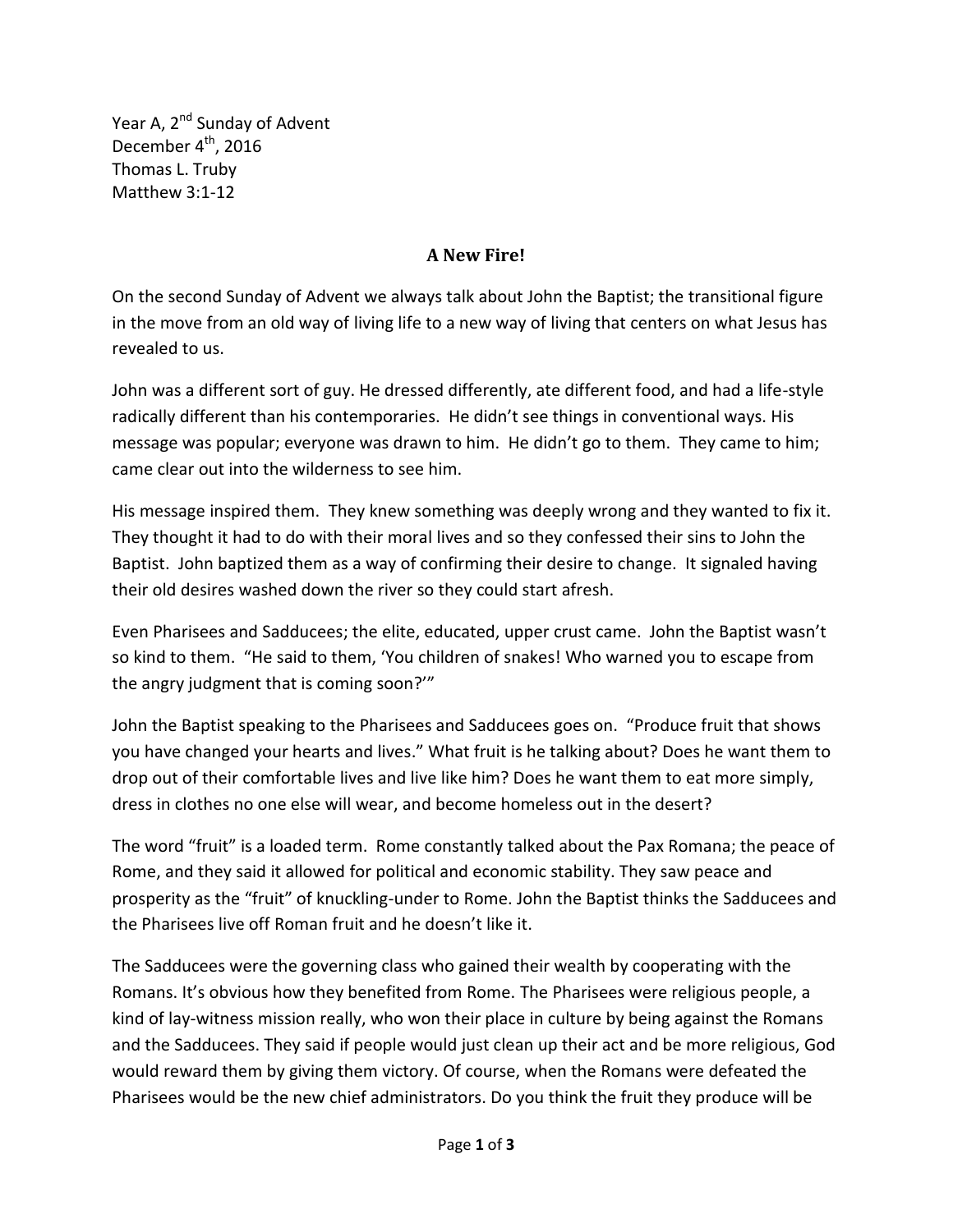that much better than the old? John the Baptist doesn't think so because what he says next is even harsher.

"Don't even think about saying to yourselves, Abraham is our father." John the Baptist sees Caesar as their father in two different and opposite ways. For the Sadducees Caesar is their father by virtue of eating from his table. For the Pharisees their identity as a group was built on being the enemies of Caesar. It's not that they are for the people and pointed to God. No, they are against Rome and their brothers who collaborate with Rome. That's who they are. Both groups have cut themselves off from Abraham, the real father of them all.

John the Baptist tells them God doesn't need them to populate his kingdom. "I tell you God is able to raise up Abraham's children from these stones," he says. God can bring forward people from places you would never think of. They could be common people without education you think below you, they could be non-religious people with a keen eye for hypocrisy that you would never include, they could be folks with light skin and dark skin and cultural backgrounds different from all of you. People may look like inert stones to you but God can bring forward Abraham's children from places you don't appreciate.

"The ax is already at the root of the trees." John the Baptist sounds so angry. What trees is he talking about and who has the ax?

"Therefore, every tree that doesn't produce good fruit will be chopped down and tossed into the fire." Tossed into the fire! What vision dances in his head? Apparently the criteria for determining whether or not a tree gets cut down is the fruit it produces. It doesn't depend on how tall the tree, how green the leaves, how thick the bark or how much shade it casts; it depends solely on the quality of its fruit.

Is the church producing good fruit? Is the church teaching people how to love and not point the finger? Does the church practice loving our enemies and including the stranger? Does it help the poor and visit those in prison?

As followers of Jesus our identity comes from Jesus who substituted himself for the victim at the center of the lynching. If we follow Jesus, instead of joining the lynchers we support those being lynched. Our identities are in the process of changing from those who are over-against to those who refuse to join the crowd in being over-against anyone.

This may put us at odds with the crowd who wants unanimity in the pointing of the finger. Are we willing to suffer and sacrifice when we are attacked? Is the institutional church a tree that will be cut down for lack of fruit? If it falls it will be because history has judged it of little value. We didn't have anything to say to our culture and times and so our culture simply lost interest